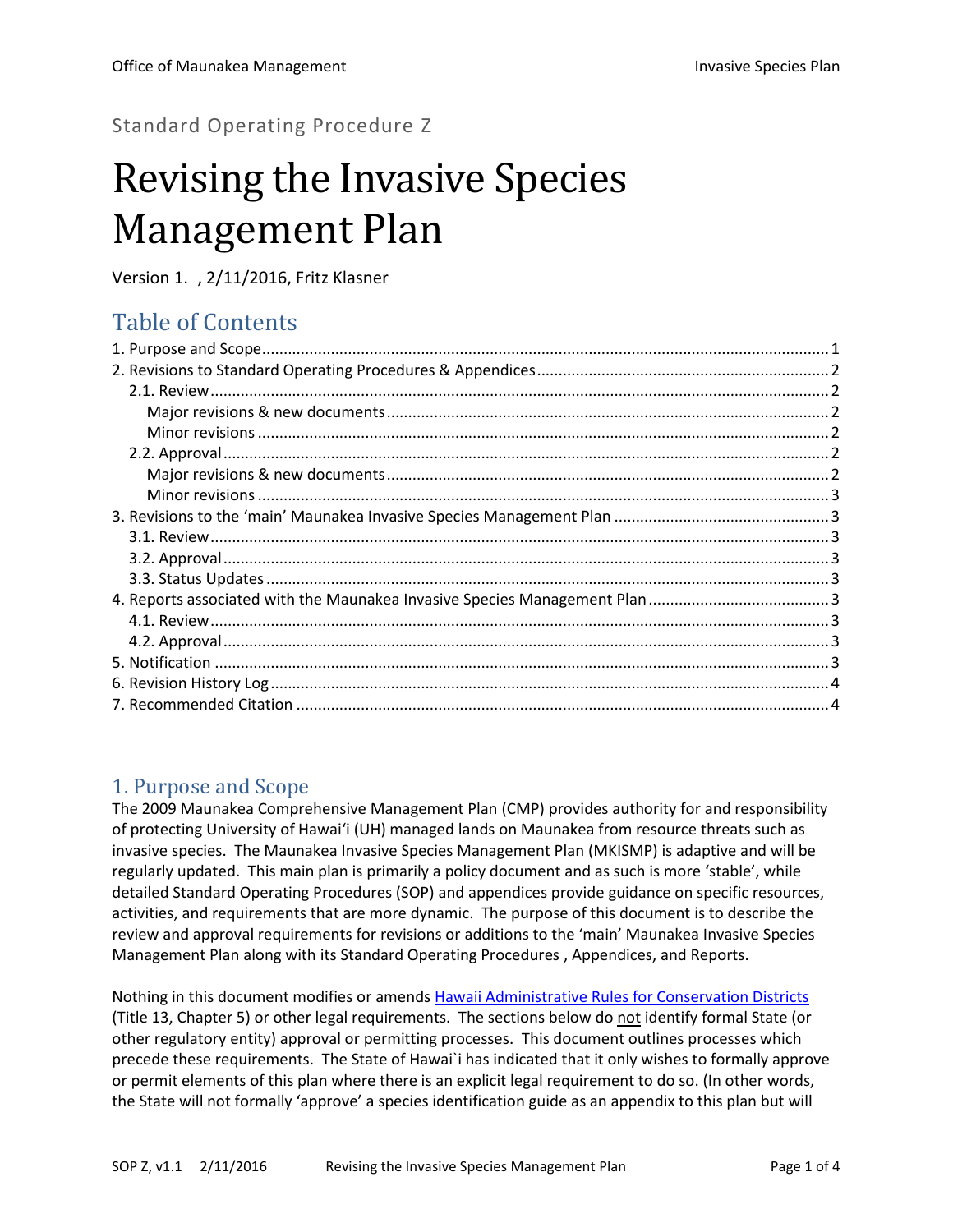<span id="page-1-0"></span>review an appendix and issue a permit for an activity as required under Hawaii Administrative Rules 13- 5). Research and collecting permits may also be required.

## 2. Revisions to Standard Operating Procedures & Appendices

Standard Operating Procedures and Appendix revisions fall into two broad categories 1) first editions, new documents, or major revisions that affect policy, users on Maunakea other than OMKM staff, etc. and 2) minor revisions that correct, clarify, or add new information that does not affect policy nor have broader implications.

Examples of the first category of new or major revisions include: any new document, inspection policy requirements that affect mountain users, revisions that will require external permitting (i.e. formal State approval), or potentially controversial or significant changes. Examples of minor revisions include: additions of a new species in the identification guide SOPs, grammatical or spelling corrections, or edits or additions that clarify meaning or provide alternative communication formats to existing, approved practices. The Director of the Office of Maunakea Management, Chair of the Maunakea Management Board, or their designee will decide if a revision falls into the major or minor category of revision.

#### <span id="page-1-2"></span><span id="page-1-1"></span>2.1. Review

#### Major revisions & new documents

Major revisions will be provided to:

- The Maunakea Environment Committee for review and comment as well as discussed at an Environment Committee meeting. Representatives from the State of Hawai'i, Department of Land and Natural Resources are included in all review submissions. Comments will be retained by OMKM, but commenters will not necessarily receive replies acknowledging the comment or explaining how the feedback will be incorporated. At least one technical review by a subject matter expert will be sought to ensure scientific rigor. This may include individuals from outside of usual Environment Committee participants.
- Kahu Kū Mauna Council for consultation in accordance with the Council's policies and practices.
- Maunakea Management Board for review and comment in accordance with the Board's policies and practices.

#### <span id="page-1-3"></span>Minor revisions

Minor revisions will be made available to a subject matter expert for a technical review when appropriate (for example, when a species description is added to an identification guide, or an invertebrate trapping method is modified). Review by the Maunakea Environment Committee, consultation with Kahu Kū Mauna Council, and review by the Maunakea Management Board will *not* be sought.

#### <span id="page-1-5"></span><span id="page-1-4"></span>2.2. Approval

#### Major revisions & new documents

Major revisions will be submitted to the Maunakea Management Board for approval. Submissions for approval to the Board may include a summary of revisions made based on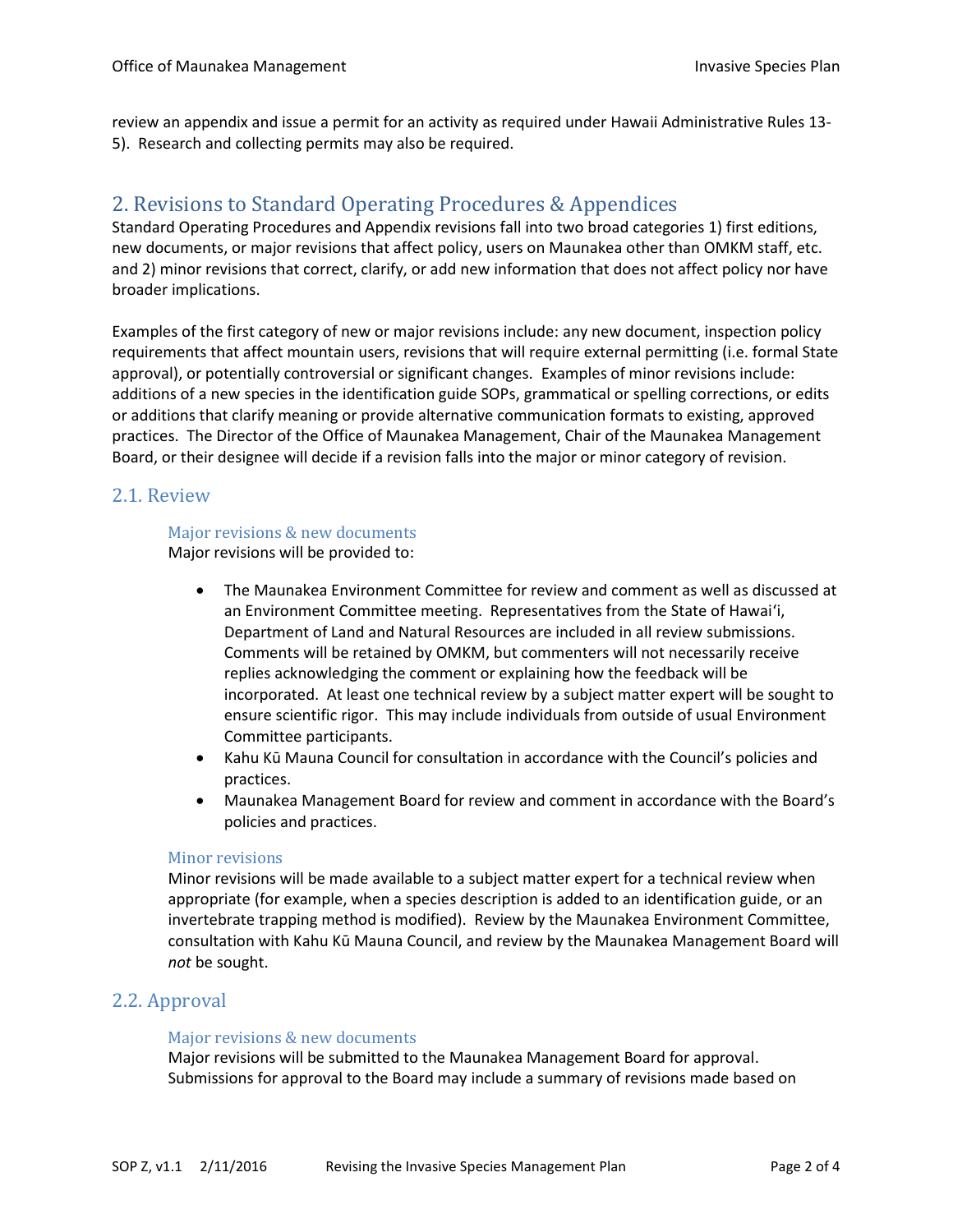previous review comments and consultations. Board approval may occur concurrently with or sequentially to their review and approval.

#### <span id="page-2-0"></span>Minor revisions

Minor revisions will be approved by the Director of the Office of Maunakea Management or the Chair of the Maunakea Management Board, or their designee.

### <span id="page-2-1"></span>3. Revisions to the 'main' Maunakea Invasive Species Management Plan

Periodic review and 'refreshing' of the Maunakea Invasive Species Management Plan is necessary to fulfill its adaptive mandate. Annual updates to the plan, at a minimum to reflect the addition of new SOPs and Appendices, are anticipated. Additional feedback and discussion on the scope and policies will be encouraged.

#### <span id="page-2-2"></span>3.1. Review

Review of revisions to the main plan will follow the same procedures as *major* revisions to Standard Operating Procedures & Appendices.

#### <span id="page-2-3"></span>3.2. Approval

Approval of revisions to the main plan will follow the same procedures as *major* revisions to Standard Operating Procedures & Appendices.

#### <span id="page-2-4"></span>3.3. Status Updates

Status updates, such appendices progress or grammatical or spelling corrections, will follow the same procedures as *minor* revisions to Standard Operating Procedures & Appendices.

## <span id="page-2-5"></span>4. Reports associated with the Maunakea Invasive Species Management Plan

The primary report associated with the Maunakea Invasive Species Management Plan is an annual report summarizing results from the previous year in the context of long-term data collection. Summaries of rapid response and risk analysis efforts are also included in reports for this purpose. Less frequent reviews and trend analyses may also be produced.

#### <span id="page-2-6"></span>4.1. Review

Reports will be distributed to at least one subject matter expert for technical and scientific review. Annual reports should also be distributed to the Maunakea Environment Committee for comment.

#### <span id="page-2-7"></span>4.2. Approval

Approval of reports associated with the plan will follow the same procedures as *minor* revisions to Standard Operating Procedures & Appendices.

#### <span id="page-2-8"></span>5. Notification

All revisions and reports, regardless of scope or scale, will be communicated to the Maunakea Management Board, Kahu Kū Mauna, the Maunakea Environment Committee, State of Hawai'i Department of Land & Natural Resources, and other interested parties. Exceptions may be approved by the Director of the Office of Maunakea Management or the Chair of the Maunakea Management Board, typically to limit release of information related to historic properties or for the protection of property.